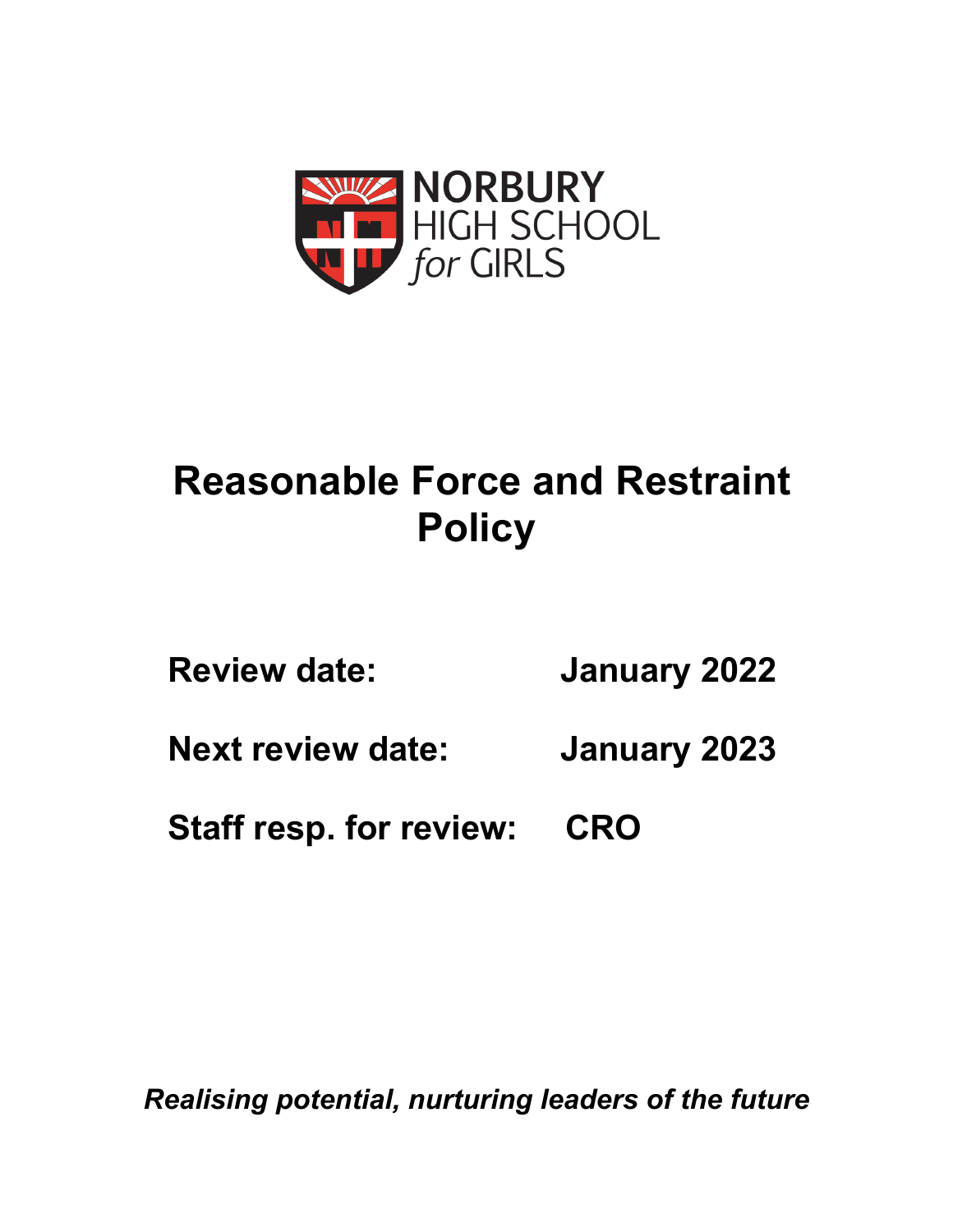## Norbury High School for Girls

## **REASONABLE FORCE AND RESTRAINT POLICY**

This policy should be read in conjunction with the Department for Children, Schools and Families (DCSF) guidance published in April 2010, "The use of force to control or restrain pupils" and the Department for Education (DfE) guidance published in 2013, "Use of reasonable force; advice for headteachers, staff and governing bodies".

#### **Aims**

- To create a learning environment in which both young people and adults feel safe
- To protect every person in the school community from harm
- To protect all students against any form of physical intervention that is unnecessary, inappropriate, excessive or harmful
- To put in place guidance for staff so that they are clear about the circumstances in which they might use reasonable force to restrain students and how such reasonable force might be applied

#### **Legal Framework**

All school staff members have a legal power to use reasonable force to prevent students committing a criminal offence, injuring themselves or others or damaging property, and to maintain good order and discipline.

Section 93 of the Education and Inspections Act 2006 enables school staff to use reasonable force to prevent a student from:

- a) committing a criminal offence (or, for a student under the age of criminal responsibility, what would be an offence for an older student);
- b) causing personal injury or damage to property; and
- c) prejudicing the maintenance of good order and discipline at the school or among any students receiving education at the school, whether during a teaching session or otherwise.

The staff to which this power applies:

- i. any member of staff at the school, and
- ii. any other person whom the Headteacher has authorised to have control or charge of students - this can also include people to whom the Headteacher has given temporary authorisation to have control or charge of students such as unpaid volunteers (for example parents accompanying students on schoolorganised visits); note, this does not include any students (including those in positions of authority, such as prefects).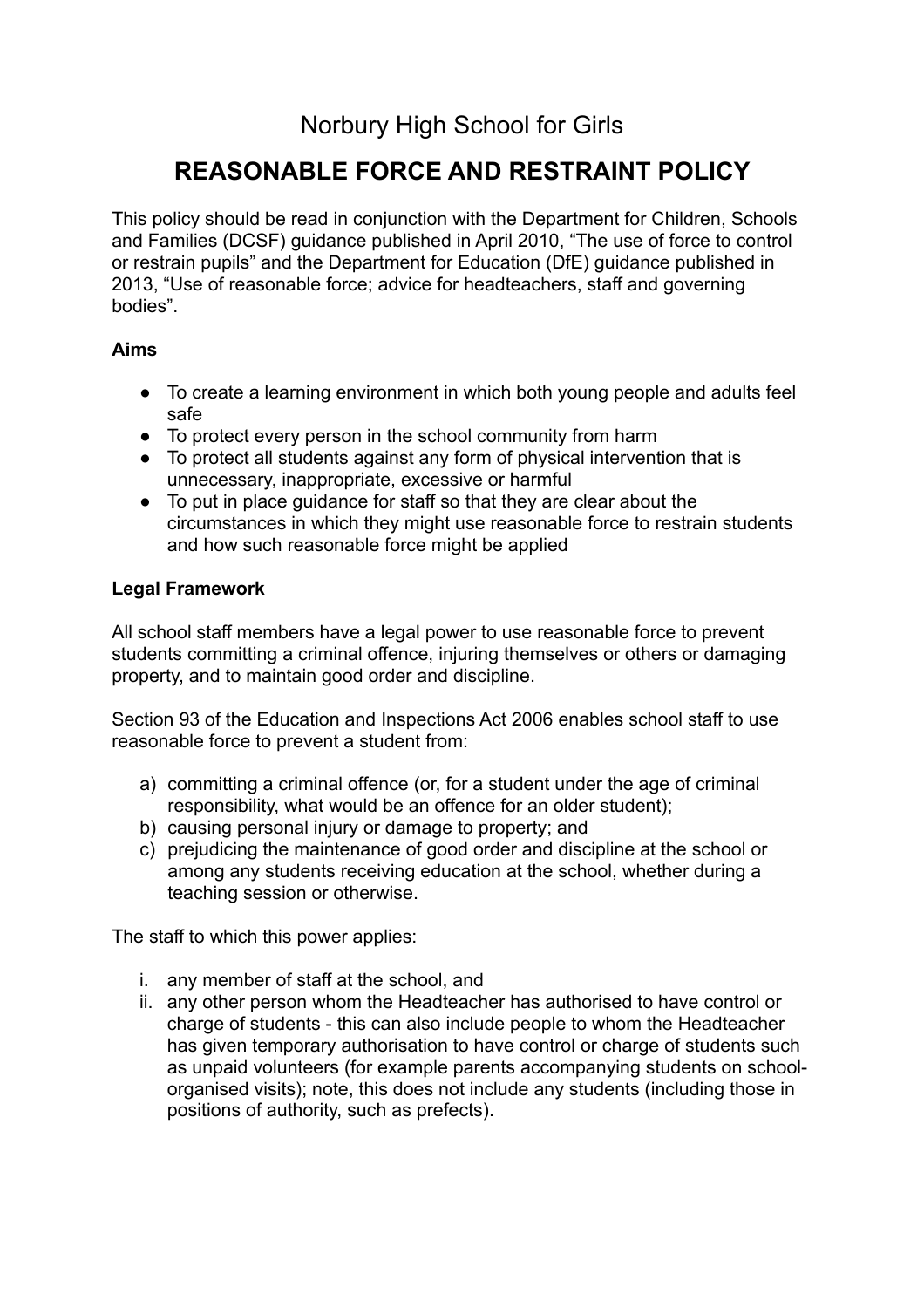The power may be used where the student (including a student from another school) is on the school premises or elsewhere in the lawful control or charge of the staff member (for example on a school visit).

Staff members can sometimes be worried that using force will lead to false allegations of unreasonable or unlawful conduct in the form of a complaint or legal action. But if the force used is reasonable all staff will have a robust defence against any accusations. This policy and related use of force guidance is intended to help staff feel more confident about using force when they think it is right and necessary.

It is always unlawful to use force as a punishment. This is because it would fall within the definition of corporal punishment, which is illegal.

#### **Reasonable force**

Whether the force used is reasonable will always depend on the particular circumstances of the case and the test is whether the force used is proportionate to the consequences it is intended to prevent.

This means the degree of force used should be the minimum needed to achieve the desired result.

In schools force is generally used for two different purposes – to control students and to restrain them.

- Control can mean either passive physical contact (e.g. standing between students or blocking a student's path) or active physical contact (e.g. leading a student by the hand or arm, or ushering a student away by placing a hand in the centre of the back)
- When members of staff use "restraint" they physically prevent a student from continuing what they were doing after they have been told to stop; the use of restraint techniques is usually used in more extreme circumstances, such as when two students are involved in a fight and physical intervention is needed to separate them

#### **Judging whether to use force and what force to use**

The judgement on whether to use force and what force to use will always depend on the circumstances of each case and – crucially, in the case of students with SEND – information about the individual concerned.

The school will develop an individual risk assessment where it is known that force is more likely to be necessary to restrain a particular student, such as a student whose SEND is associated with extreme behaviour.

Based on this legal framework, our 'working' definition of 'reasonable force' is the minimum force necessary to prevent a student from physically harming herself/ himself or others or seriously damaging property, but used in a manner which attempts to preserve the dignity of all concerned. The use of reasonable force will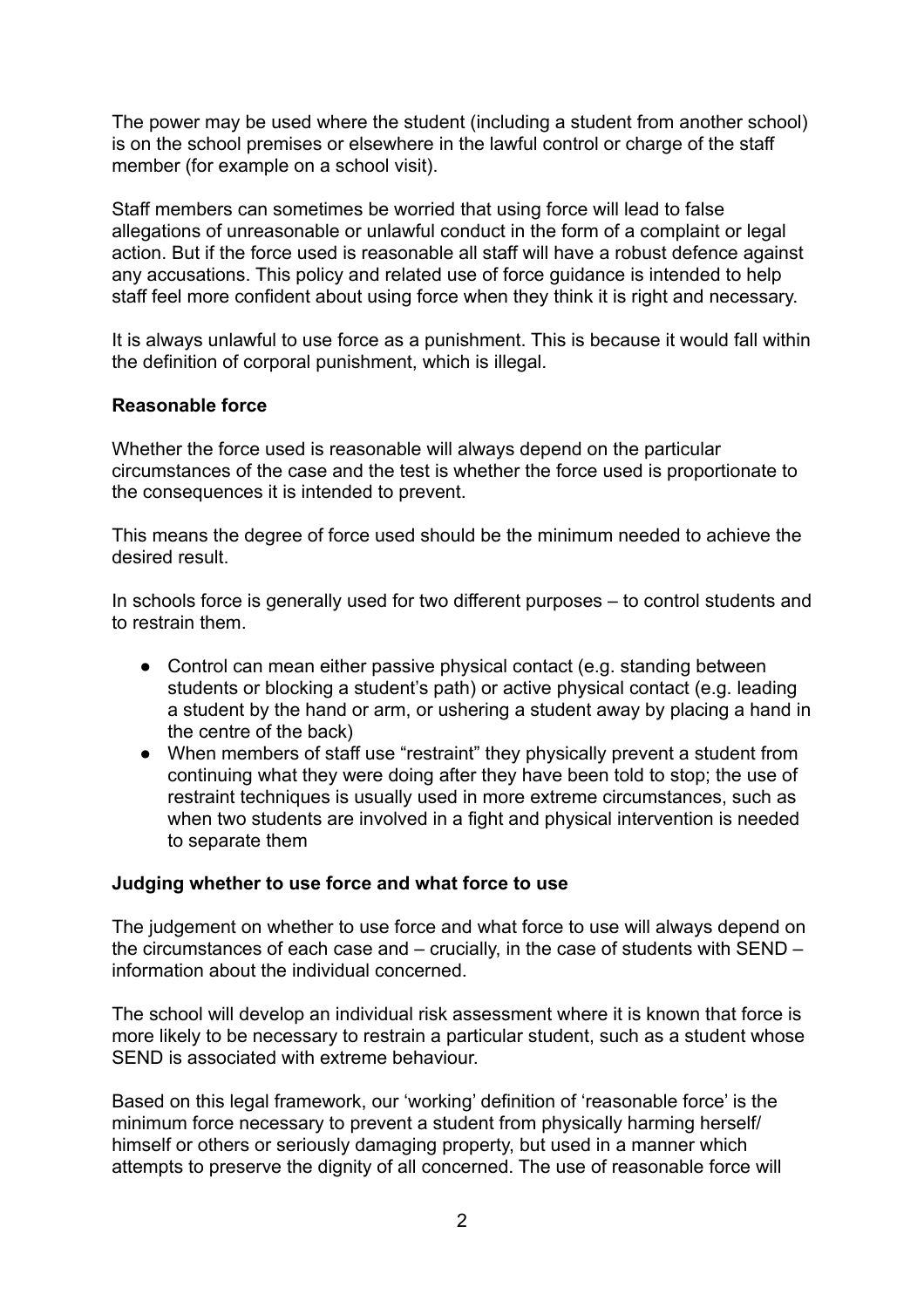always depend on the circumstances of the case and staff should take the following into consideration:

- Whether it is reasonable to use force, and the degree of force that could reasonably be employed, given the age, sex, physical strength, size, understanding, medical conditions and any special educational needs of the student
- The use of force can be regarded as reasonable only if the circumstances of the particular incident warrant it
- The use of any degree of force is unlawful if the particular circumstances do not warrant the use of physical force, therefore physical force could not be justified to prevent a student from committing a trivial misdemeanour, or in a situation that clearly could be resolved without force
- The degree of force employed should be in proportion to the circumstances of the incident and the seriousness of the behaviour or the consequences it is intended to prevent; any force used should always be the minimum needed to defuse the situation

Some examples of situations where reasonable force might be used are:

- to prevent a student from attacking a member of staff, or another student, or to stop a fight between two or more students
- to prevent a student causing deliberate damage to property
- to prevent a student causing injury or damage by accident, by rough play, or by misuse of dangerous materials or objects
- to ensure that a student leaves a classroom where the student persistently refuses to follow an instruction to do so
- to prevent a student behaving in a way that seriously disrupts a lesson
- to prevent a student behaving in a way that seriously disrupts a school sporting event or school visit

Prevention should be the primary consideration.

Steps to avoid these situations should be taken and the adult should be able to demonstrate that those steps were taken. Physical restraint should always be the last resort.

Staff have a responsibility to ensure the safety and welfare of their students. They are in a particular position of trust (*in loco parentis*). The following should be applied in all cases:

- Staff should delay if at all possible (however, in some circumstances, e.g. a child running out onto the road, you might be deemed negligent if you do not intervene)
- An 'on the spot' risk assessment for each occasion that you feel reasonable force or restraint may be necessary should be made
- Consideration should be given to the environment, the medical circumstances and the clothing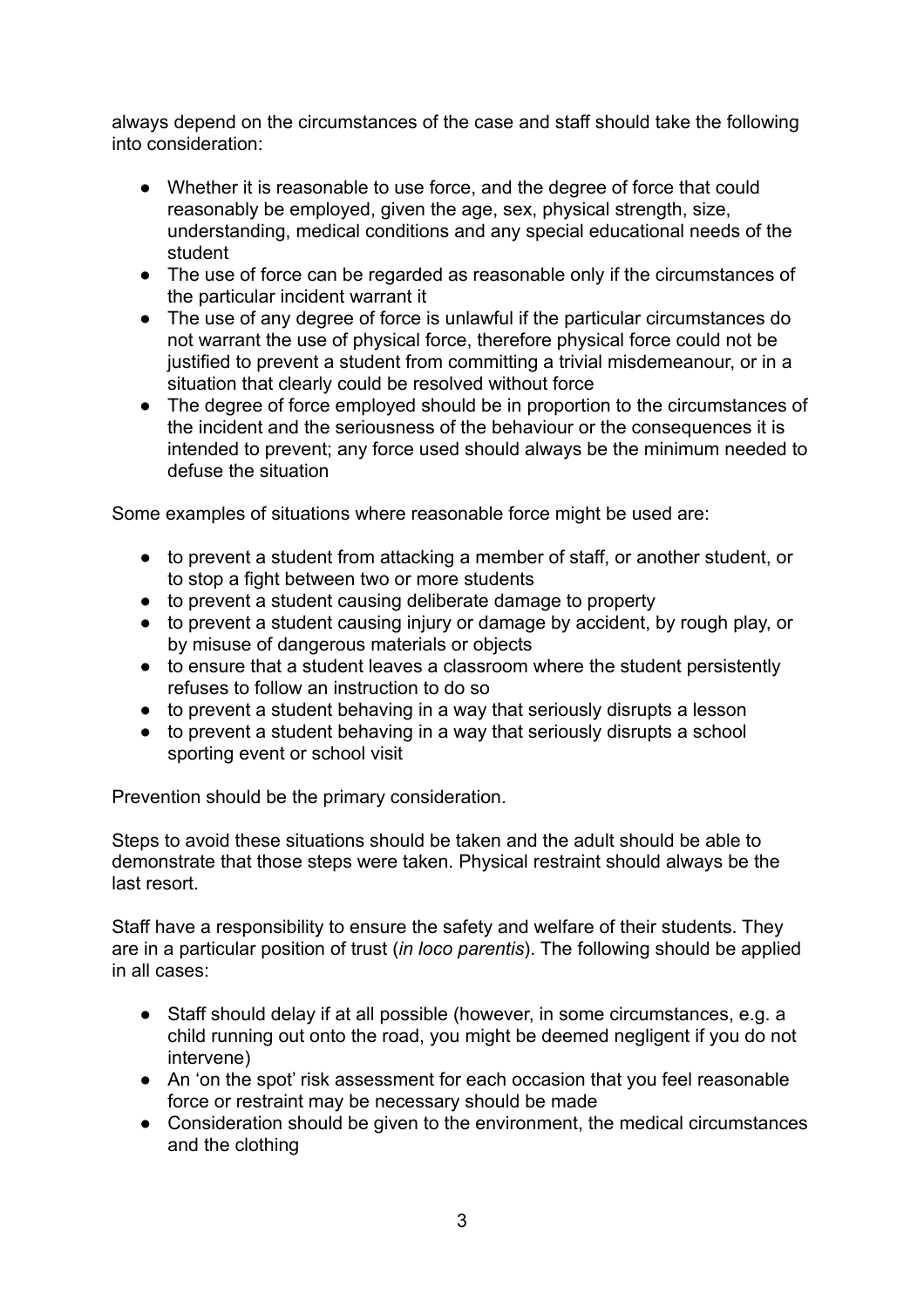- Action being taken should always be for the good of the child, trying to keep them safe
- Assure the child that the restraint is not a punishment
- Never use other children in the restraint
- Restraint or reasonable force should be witnessed by another responsible adult; staff should call for another adult if restraint or reasonable force is needed and another adult is not available in the area

Reasonable force might be used...

- In self defence, where risk of injury is imminent
- When there is developing risk of injury to the person deemed in need of restraint or others

The senior leadership team (SLT) or other school staff instructed by them and in their presence can use such force as is reasonable given the circumstances when conducting a search for knives and weapons, alcohol, illegal drugs, stolen items, tobacco and cigarette papers, fireworks, pornographic images or articles that have been or could be used to commit an offence or cause harm. Such force **cannot** be used to search for items banned under the school rules.

Physical intervention in these circumstances may take several forms, e.g.

- physically interposing between students
- blocking a student's path
- holding
- leading a student by the hand or arm
- shepherding a student away by placing a hand in the centre of the back or
- (in extreme circumstances) using more restrictive holds

The law strictly prohibits the use of force which constitutes the giving of corporal punishment. The use of force as a punishment or to intentionally cause pain, injury or humiliation, such as the examples below (which are not exhaustive) should not be permitted under any circumstances:

- holding around the neck
- any hold that might restrict breathing
- kicking, slapping or punching
- forcing limbs against joints
- tripping
- holding by the hair
- holding the student face down on the ground

Physical intervention may involve staff:

- holding
- pushing
- pulling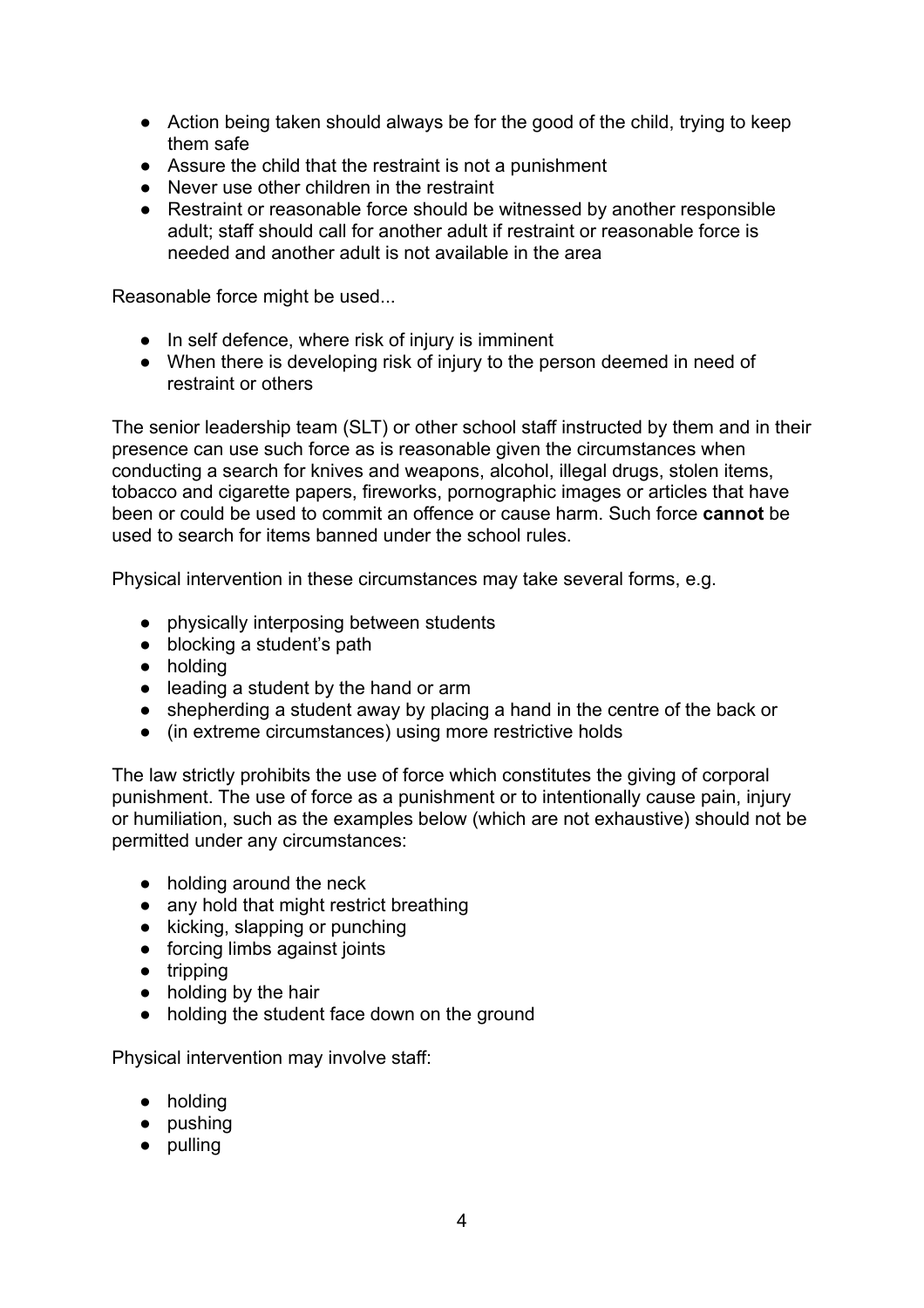Staff must always avoid touching or holding a student in a way that might be considered indecent.

Where a student has caused actual harm or injury, details will need to be recorded in the school accident book.

#### **General principle of behaviour management**

Because the use of force should only be a last resort, staff and volunteers at Norbury High School recognise that they should minimise the possibility of force being needed by creating a calm, orderly and supportive school climate that lessens the risk and threat of violence of any kind.

#### **Recording the use of significant incidents**

From September 2010, governing bodies must ensure that a procedure is in place for recording each significant incident in which a member of staff uses force on a student and for reporting these incidents to the student's parents/carers as soon as is practicable after the incident.

Our staff will use the Incident Report form set out in Appendix A. The governing body will take all reasonable steps to ensure that staff follow the procedure. This is to ensure that parents/carers are kept informed of serious events at school concerning their child. If reporting the incident to a parent/carer would be likely to result in significant harm to the student, then the incident must be reported to the local authority where the student normally lives.

Whether an incident is significant will vary on a case-by-case basis but, in determining whether it is, staff will need to consider factors such as the student's behaviour and the level of risk presented at the time, the degree of force used and whether it was proportionate in relation to the behaviour together with the effect on the student or member of staff. Members of staff should not put themselves at risk. An individual would not be seen to be failing in their duty of care by not using force to prevent injury, if doing so threatened their own safety.

Such records may be required for future reference. Immediately following any such incident the member of staff concerned should inform the Headteacher or a senior member of staff and provide a written report. Parents/carers should be contacted as soon as possible and the incident explained to them. This action will also be recorded in the incident log. Staff should keep their own copy of any written report.

#### **Roles and Responsibilities**

The school will endeavour to ensure that all staff know and understand their roles and responsibilities in relation to the management of students. Legislation allows 'members of staff' to use 'reasonable force' and defines a member of staff as 'any teacher who works at the school and any person who, with the authority of the Headteacher, has lawful control or charge of students at the school'. The Headteacher will confirm with all staff whether they meet the terms of this definition.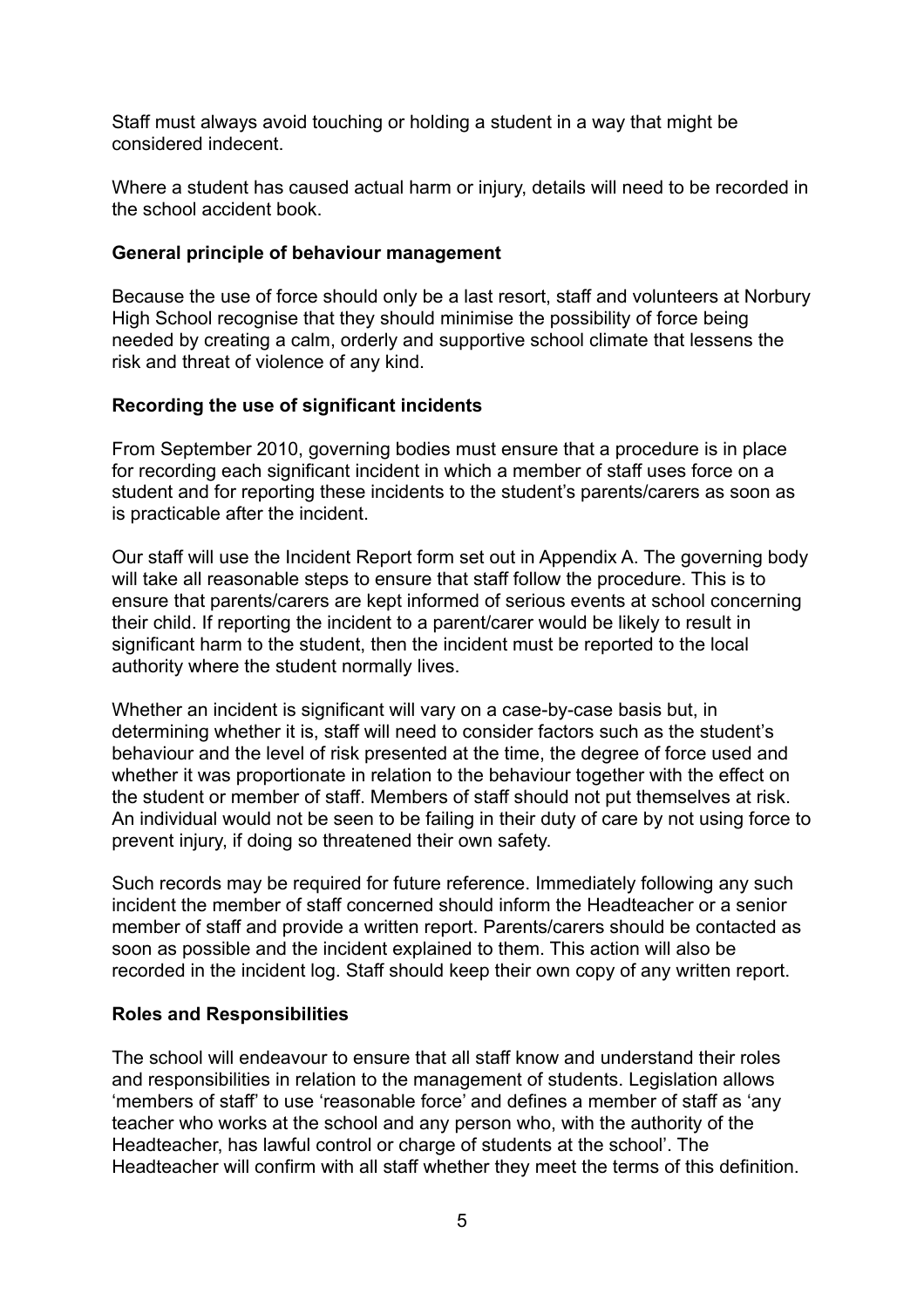Regular training will be given to staff and new staff should be given a copy of this policy as part of their induction.

Staff should be made aware of individual students considered likely to pose serious behavioural problems or violence.

The SENDCO will keep staff informed about students with special educational needs who may require special attention with regard to their physical management. Staff will consult with the SENDCO regarding any concerns they have about the physical management of students with special educational needs.

#### **Preventative Strategies**

All staff in school need to be aware of strategies and techniques for dealing with difficult students and steps which they can take to defuse and calm a situation. The strategies listed below as examples will be influenced by the age of the student(s) and the context in which they are applied:

- 1) move calmly and confidently;
- 2) make simple, clear statements;
- 3) intervene early;
- 4) try to maintain eye contact;
- 5) if necessary, summon help before the problem escalates; and
- 6) if possible, remove the audience from the immediate location.

#### **Action Steps**

- 1) Tell the student who is misbehaving to stop and tell her/him the possible consequences of failing to do so.
- 2) Summon another adult (another adult should be present if physical restraint of any kind needs to be applied).
- 3) Phone the office or send another student/a message to alert a member of the senior leadership team.
- 4) Continue to communicate with the student throughout the incident.
- 5) Make it clear that physical intervention will cease as soon as it is no longer necessary.
- 6) Appropriate follow-up action should be taken, which may include:
	- a. providing medical support,
	- b. providing respite for those involved, and/or
	- c. accessing external advice/support.

A calm and measured approach to a situation is needed and staff should never give the impression that they have lost their temper or are acting out of anger or frustration when handling a problem. Whilst limiting damage to property and/or persons, it is advisable not to 'corner' or give the child a feeling of being 'trapped' in any way as this can often inflame reactions. Where possible, allow the child space to move.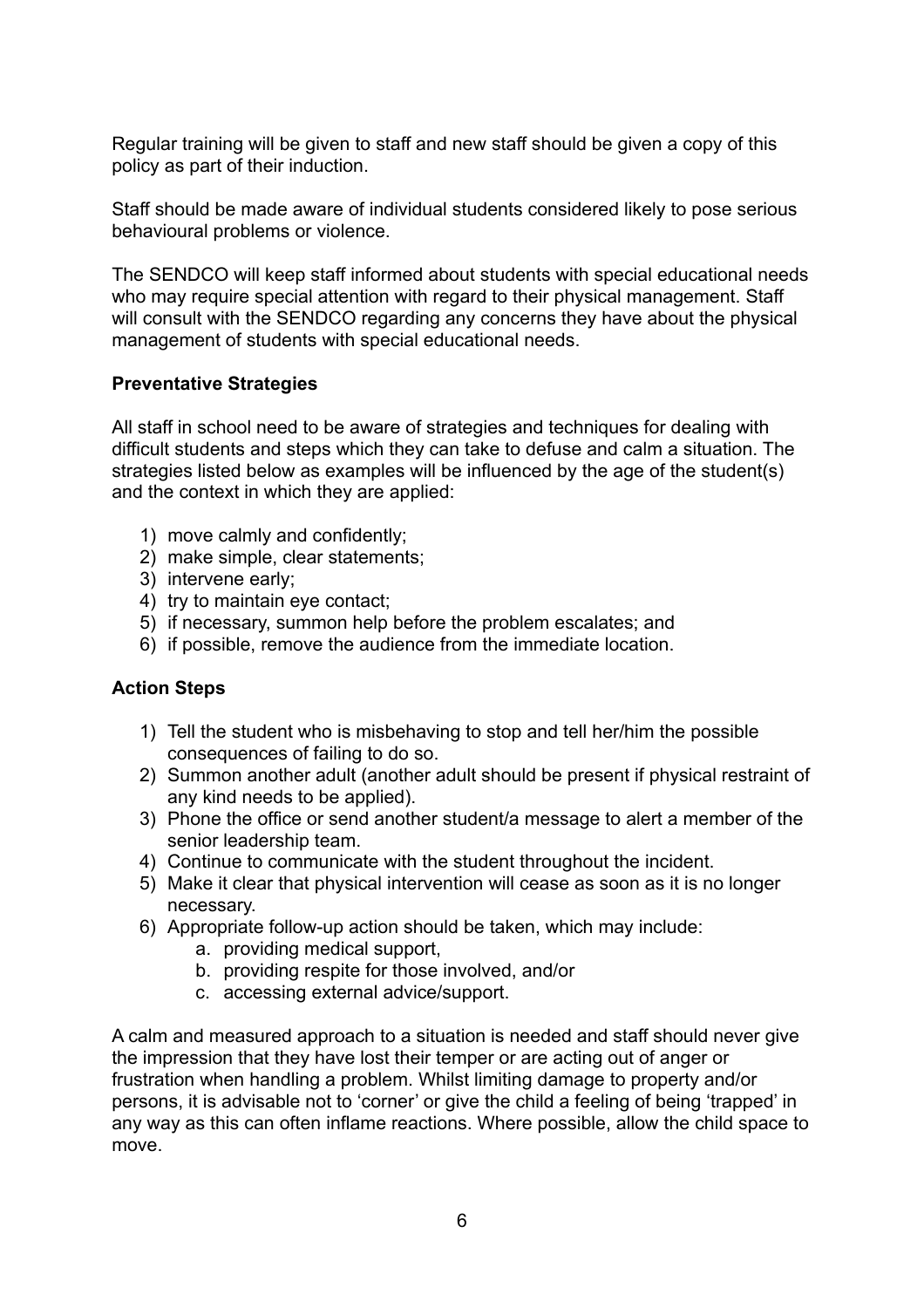#### **Dealing with complaints and allegations regarding the use of force**

Parents/carers and students have a right to complain about actions taken by school staff, including any use of force.

If a specific allegation is made against a member of staff then the school will follow procedures set out in

- the school's Complaints Policy
- the school's policy on dealing with allegations against staff

with reference to the following DCSF Guidance:

- The use of force to control or restrain pupils April 2010
- Keeping Children Safe in Education September 2021

#### RELATED POLICIES

This policy needs to be read in conjunction with:

- Behaviour and Anti-bullying Policy
- Equality Information and Objectives
- Safeguarding Policy
- SEND Policy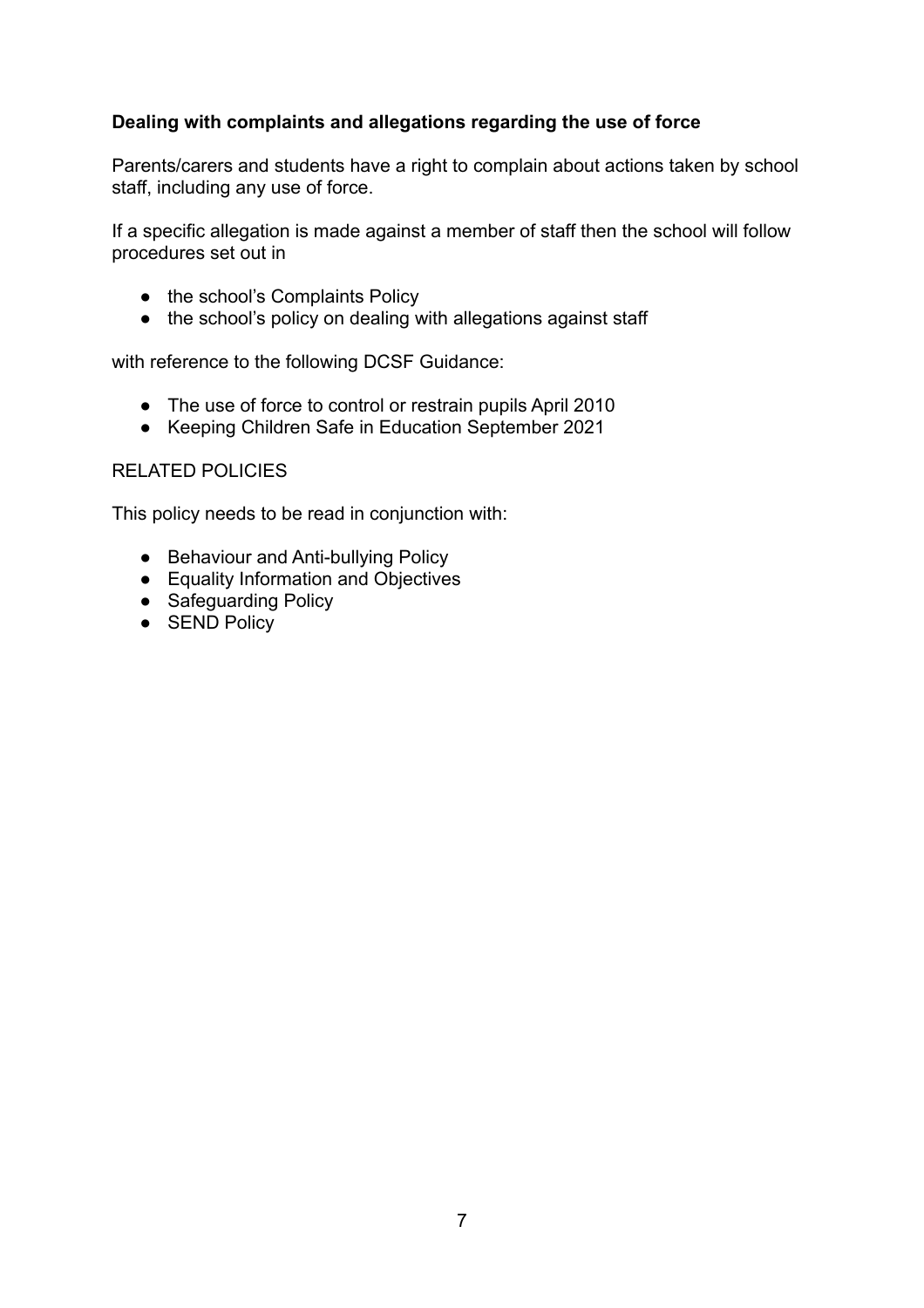### **APPENDIX A: INCIDENT RECORD FORM**

Details of student on whom force was used – name, class and any special educational needs (SEN), disability or other vulnerability

Date, time and location of incident

Names of staff (or volunteers) involved - directly and as witnesses

Details of other students involved (directly or as witnesses), including whether any of the students involved were vulnerable for SEN, disability, medical or social reasons

Description of incident by the staff involved including any attempts to de-escalate and warnings given that force might be used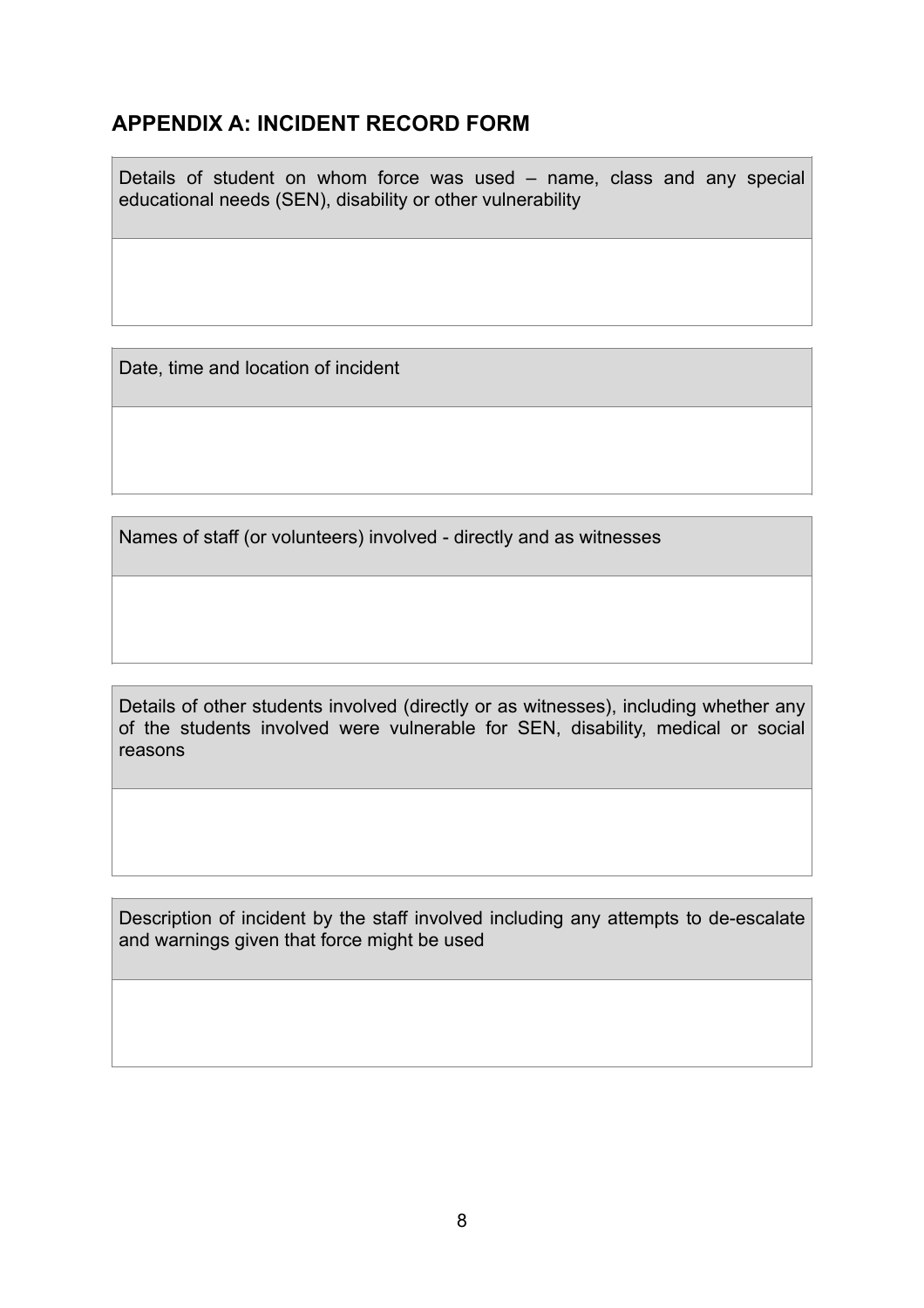Reason for using force and description of the force used

Any injury suffered by staff or students and any first aid and/or medical attention required

Reasons for making a record of this incident

Follow up, including post-incident support and any disciplinary action against students

Any information about incident shared with staff not involved in it and external agencies

When and how those with parental responsibility were informed about the incident and any views they have expressed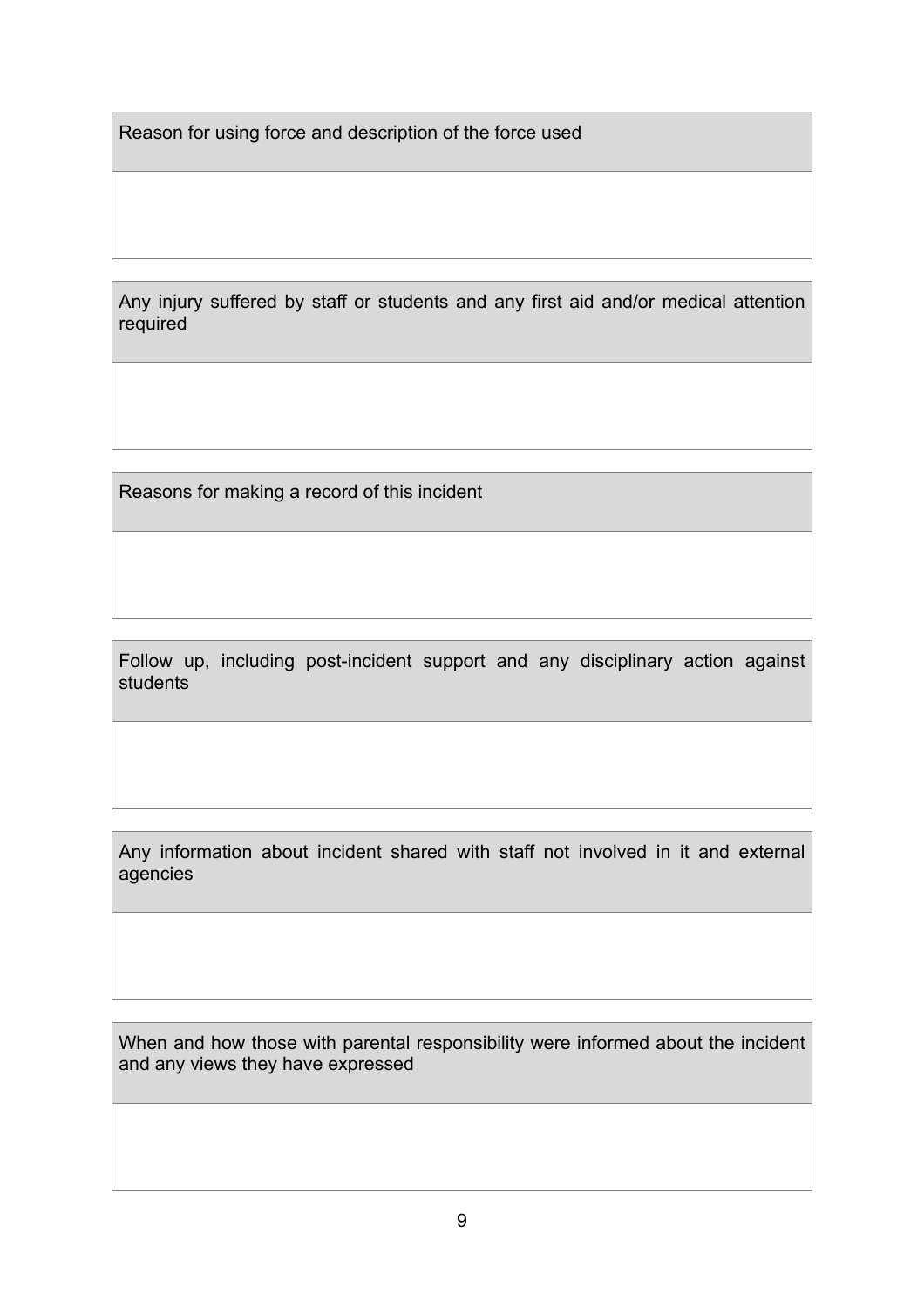| Has any complaint been lodged (details should not be recorded here)? |
|----------------------------------------------------------------------|
|                                                                      |
|                                                                      |

| Report compiled by: |  |
|---------------------|--|
|                     |  |

| Name and role: |  |  |  |
|----------------|--|--|--|
|----------------|--|--|--|

| Date: |  |  |  |  |
|-------|--|--|--|--|
|-------|--|--|--|--|

| Name and role: |  |
|----------------|--|
|                |  |

| Date: |
|-------|
|-------|

Please note: the names of other students should be removed before the completed form is sent to parents and the names of members of staff should only be included with their consent.

The member of staff involved in the incident compiles the incident report. The member of staff with lead responsibility for safeguarding checks the record and that the school provides the member of staff involved in the incident with a copy of the final version. It is important that this information is treated in confidence.

All accounts of the same incident should be recorded, including those of the student or students involved. Parents should not be given a copy of the incident record as a matter of course, but they should be told when and where the incident took place, why it was decided that force had to be used, the strategies used to try to avoid having to use force, what force was used, whether there were any injuries and what follow-up action (supportive and/or disciplinary) was being taken in relation to their